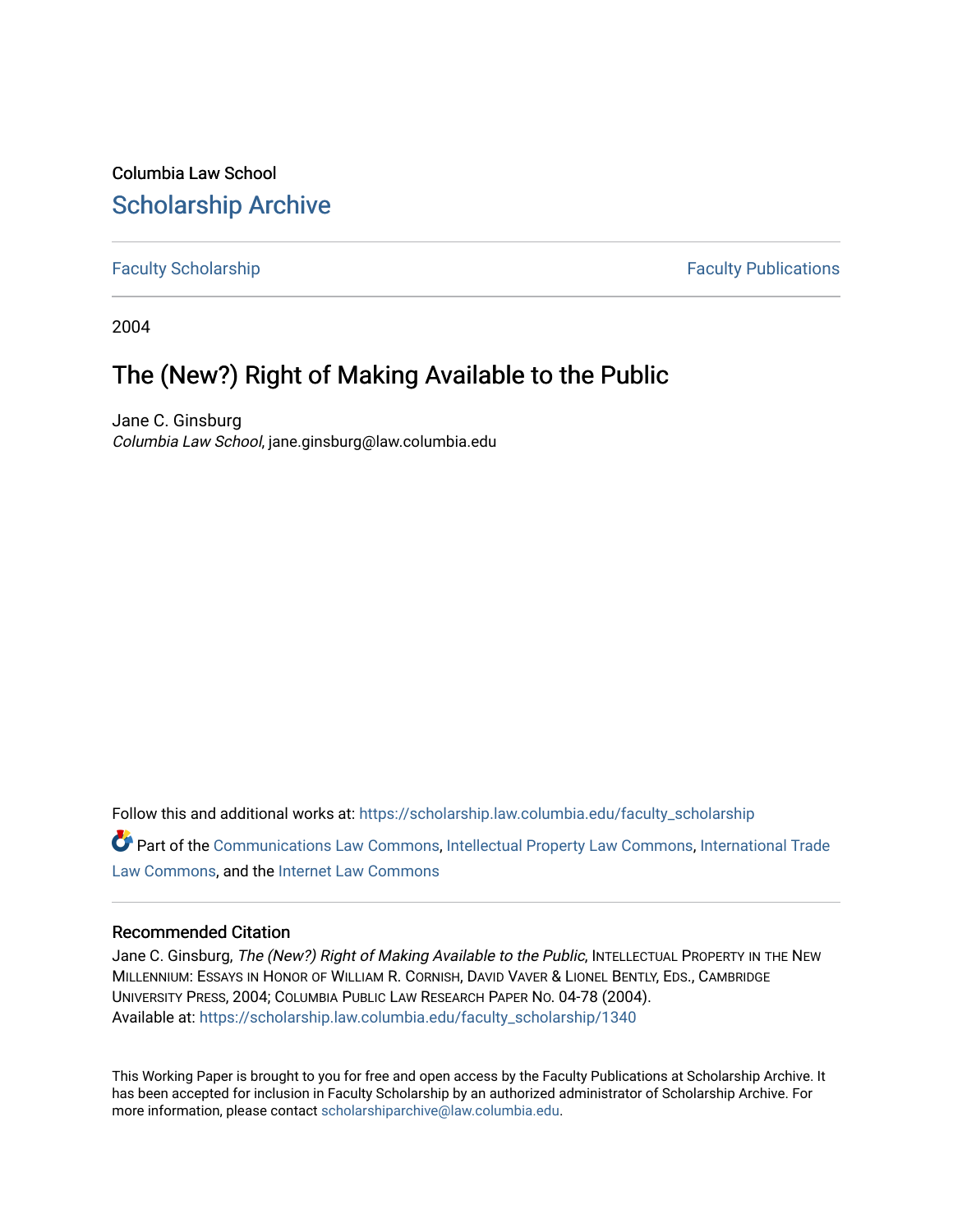# **Columbia Law School**

Public Law & Legal Theory Working Paper Group

Paper Number 04-78

# **THE (NEW?) RIGHT OF MAKING AVAILABLE TO THE PUBLIC**

BY:

PROFESSOR JANE GINSBURG COLUMBIA LAW SCHOOL

*This paper can be downloaded without charge from the Social Science Research Network electronic library at:*

*http://ssrn.com/abstract=602623*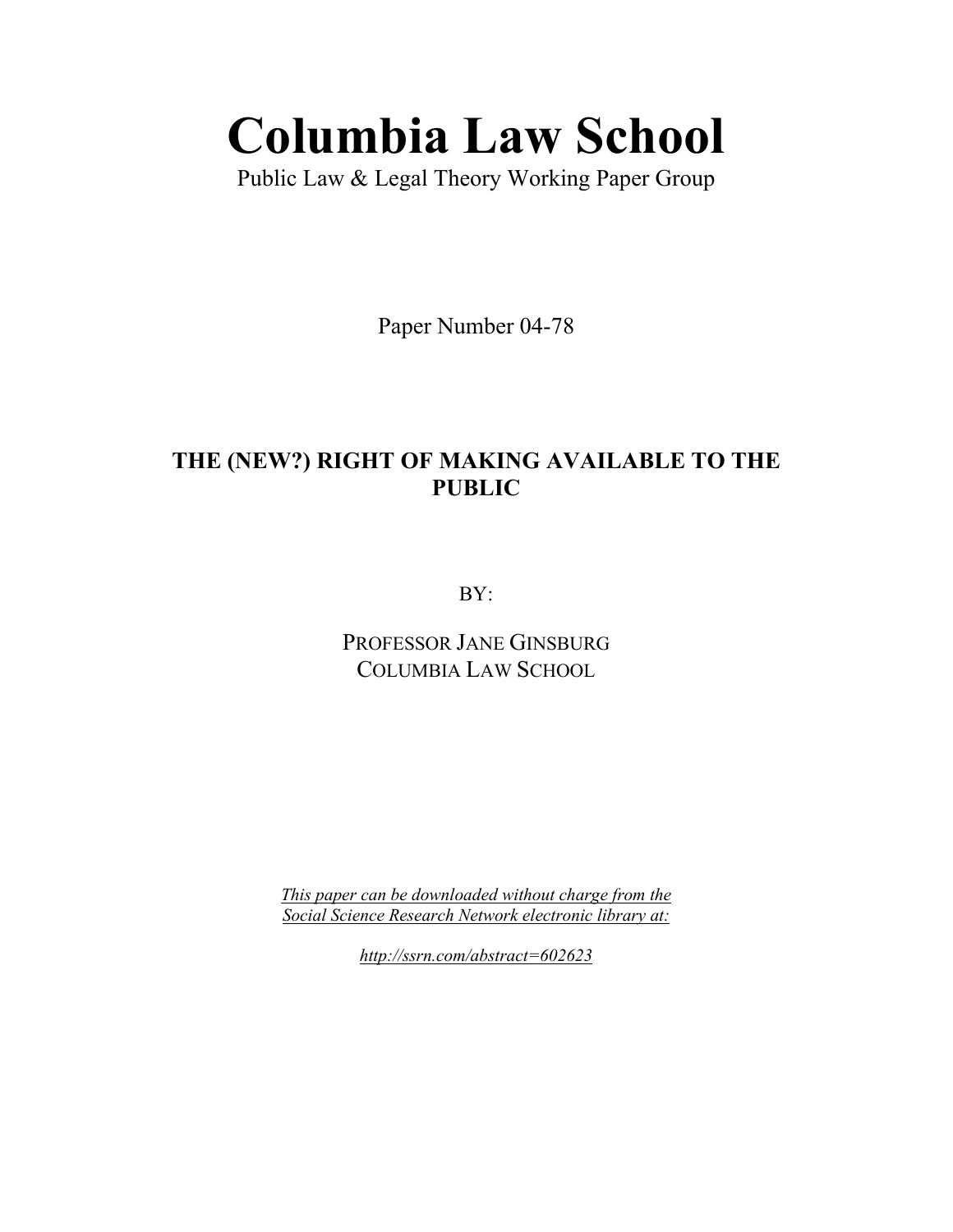#### **The (New?) Right of Making Available to the Public**

--Jane C. Ginsburg<sup>\*</sup>

Abstract

#### *Introduction*

 The Berne Convention 1971 Paris Act covered the right of communication to the public incompletely and imperfectly through a tangle of occasionally redundant or self-contradictory provisions on "public performance;" "communication to the public," "public communication," "broadcasting," and other forms of transmission. Worse, the scope of rights depended on the nature of the work, with musical and dramatic works receiving the broadest protection, and images the least; literary works, especially those adapted into cinematographic works, lying somewhere in between. The 1996 WIPO Copyright Treaty rationalized and synthesized protection by establishing full coverage of the communication right for all protected works of authorship. The WCT also introduced a new designation, the "right of making available to the public." This right corresponds to much communication of works over the Internet, whose users "access these works from a place and at a time individually chosen by them" (WCT art. 8).

 As the drafters of the WCT (and its companion "Internet treaty" the WIPO Performers' and Phonograms Treaty, arts. 10 and 14) sought to modernize the Berne Convention to address new exploitations by means of new technologies,<sup>1</sup> one might infer that the "right of making available" is something new and different, not previously within the Berne Convention minimum rights protected. If so, then Berne Convention members who have not yet ratified the WCT are not obliged to enforce foreign Berne Union authors' rights of making available (unless that country's own authors enjoy such a right, in which case the principle of national treatment would require extending the same protection to Unionist authors).<sup>2</sup> The WCT has entered into force, $3$  but many Berne Member States have yet to ratify the treaty.<sup>4</sup> As

 <sup>\*</sup> Morton L. Janklow Professor of Literary and Artistic Property Law, Columbia University School of Law. Many thanks for comments and suggestions to Prof. Sam Ricketson.

<sup>&</sup>lt;sup>1</sup> See, e.g., WCT Preamble, Recital 3; Records of the Diplomatic Conference on Certain Copyright and Neighboring Rights Questions, 675-77 (WIPO 1996); Jorg Reinbothe and Silke von Lewinski, The WIPO Treaties 1996, 24 (2002) [hereafter Reinbothe & von Lewinski] ; Mihaly Ficsor, The Law of Copyright and the Internet, para. 1.45-47] (2002) [hereafter Ficsor].

 $\bar{2}$ Berne Conv., art 5(1).

 $3$ The The WCT entered into force effective March 6, 2002, see http://www.wipo.int/treaties/notifications/wct/0032.html ; the WPPT entered into force effective May 20, 2002 , see, http://www.wipo.int/treaties/notifications/wppt/0032.html .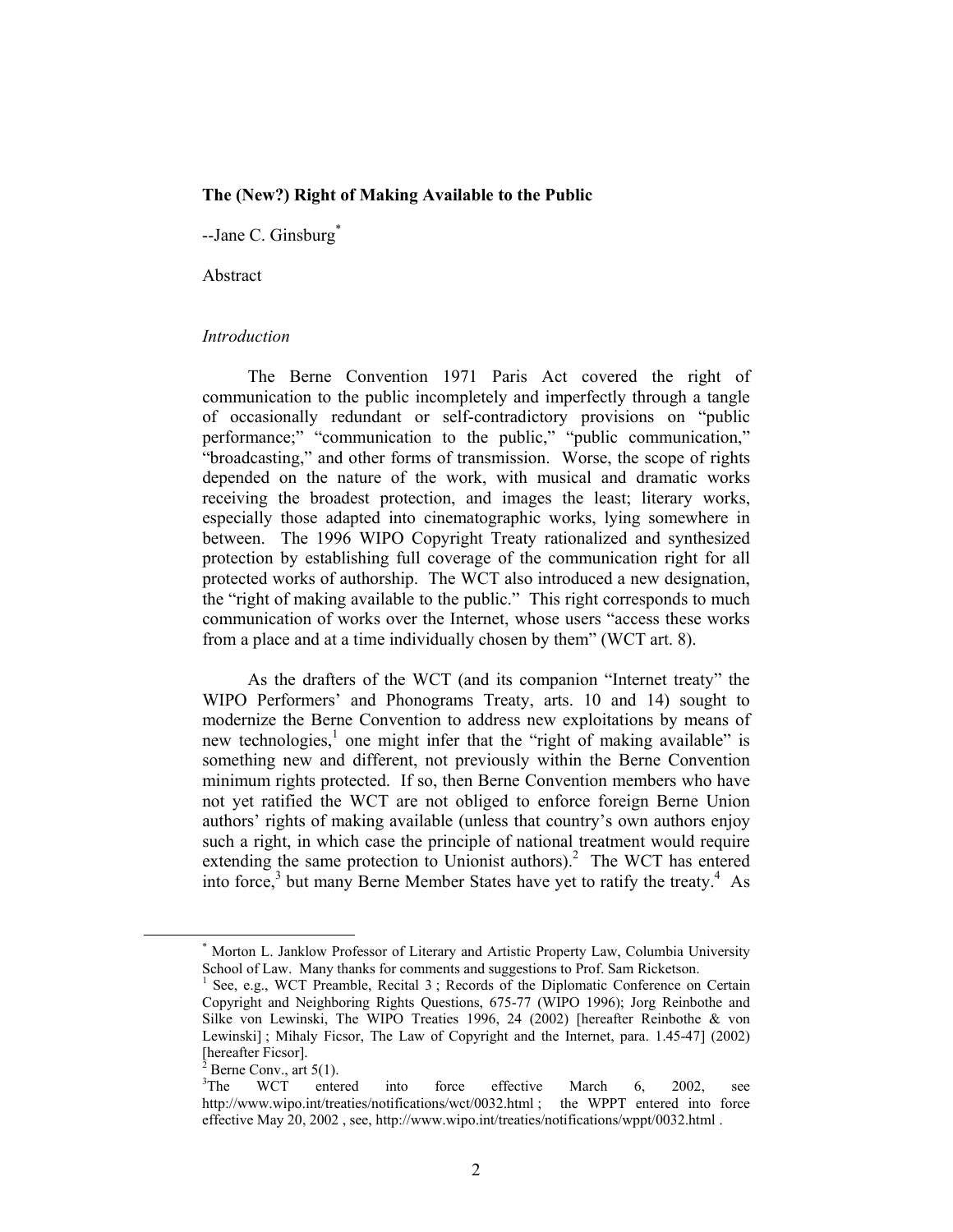a result, the determination whether the "right of making available" is a substantive enlargement of Berne Convention rights, rather than a reaffirmation of the scope of the rights already mandated by Berne, carries practical consequences. Another practical consequence of the characterization of the "making available" right concerns its amenability to compulsory licensing. To the extent the right was comprehended within the Berne Convention art. 11bis broadcasting and retransmissions rights, Member States may subject it to compulsory licensing. Were the right either outside the Berne Convention altogether, or included only within the "communication to the public" rights set out in other articles of the Berne Convention, then Member States must treat the making available right as an exclusive right.

 Whether the "right of making available" is a reaffirmation or an enlargement, its actual scope remains to be ascertained. This Essay will explore the meaning of "making available" in the WCT and "communication to the public" in the Berne Convention by applying these concepts to several of the principal forms of communication over the Internet. How, for example, should one analyze communications to and from websites, or peerto-peer exchanges, or email, under the Berne Convention? What, if anything, do the WIPO Treaties add to the analysis?

### *Predicate Question of Private International Law: Who is "the public" to which works are communicated or made available?*

 In considering the scope of the communication and making available rights under the Berne Convention and WIPO Treaties, it is necessary to recognize that neither the Berne Convention nor the WIPO Treaties define the "public" in "communication to the public" or in "making available to the public," though it may be implicit that any group comprising the "non public" (for example, the traditional "family circle") should be economically insignificant.<sup>5</sup>

In the absence of a treaty definition of "the public," Member State legislation or caselaw must fill the gap. But neither the Berne Convention nor the WIPO Treaties clearly designate which national law supplies the definition. One might assume that the relevant "public" is the public in the country to which the work is being communicated or made available. But this may place simultaneously into play a great number of countries' laws. In the analogous situation of satellite communications, many commentators advocated, and the European Union adopted, a different characterization, localizing the act of communication to the public of satellite signals at the

 <sup>4</sup> Currently (as of **6 May 2004**), the Berne convention has 15**5** member states, see http://www.wipo.int/treaties/**en/**documents/word/e-berne.doc, while**, as of 24 March 2004,** the WCT **had** 42, see http://www.wipo.int/treaties/**en/**documents/word/s-wct.doc; **and, as of 24 February 2004, the WPPT had 43, see**  http://www.wipo.int/treaties/**en/**documents/word/s-wppt.doc. 5 Sam Ricketson, The Berne Convention: 1996-1986 (1987) para. 8.71 [hereafter Ricketson],

Reinbothe & von Lewinski pp, 107, 111.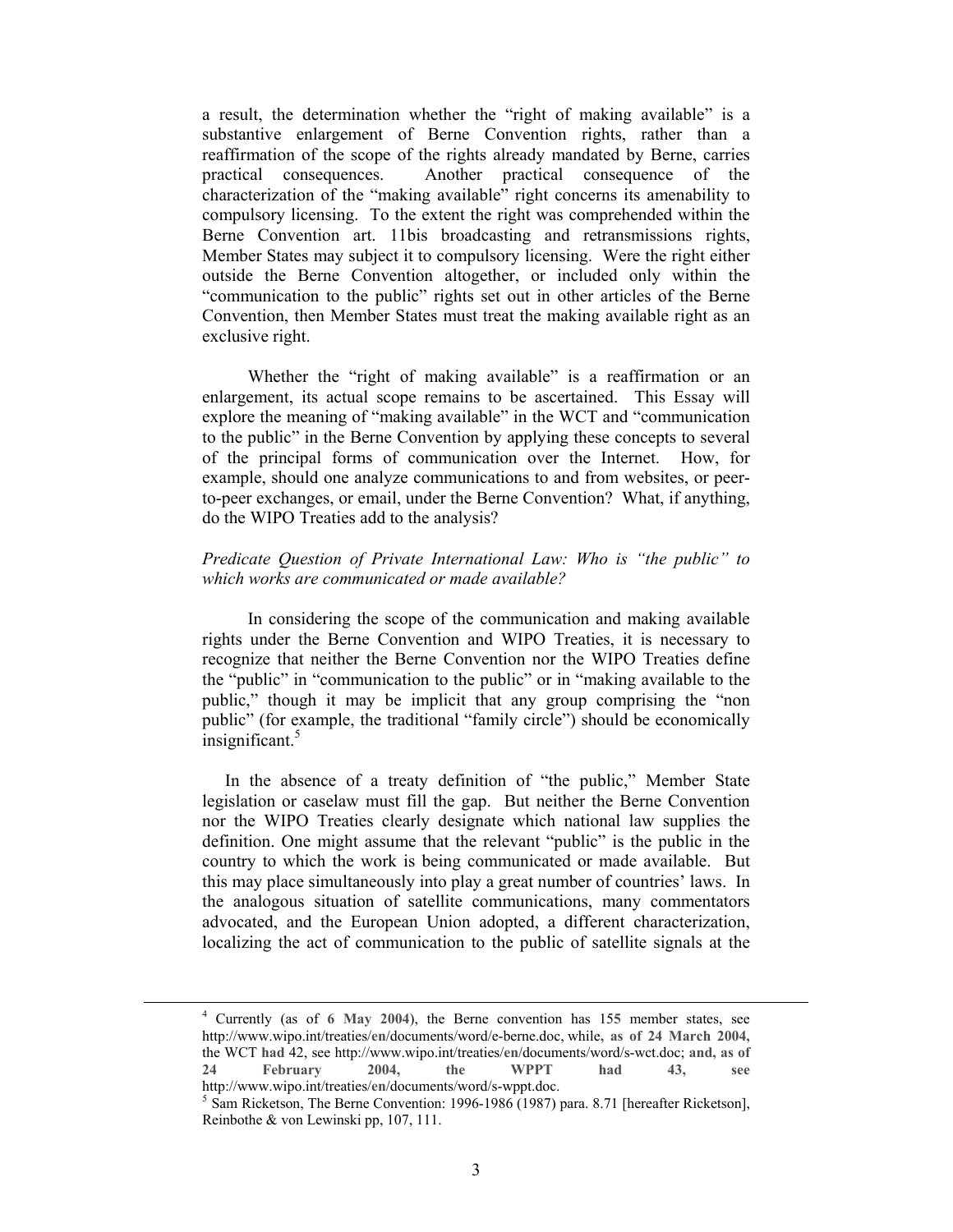point of emission, rather than at the multiple points of receipt.<sup>6</sup> Unless one takes the position that the EU has acted inconsistently with an implicit Berne Convention designation of the applicable national law -- that of the country(ies) of receipt of the communication,<sup>7</sup> it would follow that the Berne Convention leaves open to a variety of national private international law solutions the question of which country's law defines the "public" to which the works are being made available, as well as any scope in excess of the conventional minima for the right of communication to the public.

As for the WCT, the argument favoring localization in the country(ies) of receipt may be stronger, as the text of art. 8 (and of WPPT arts. 10 and 14) ties the act of making available to the place and time chosen by the end-user. It might follow that the "public" is located wherever the end user accesses the work. On the other hand, facilitating the implementation of authors,' performers' and record producers' rights in networked commerce furnished much of the impetus for the WIPO Treaties, yet separate application of the laws of all the countries of receipt would seem to encumber exploitations over the Internet. As a result, one might contend that interpreting the WIPO Treaties to require applying so many different laws would be inconsistent with that underlying goal.

But if neither the Berne Convention nor the WIPO Treaties mandate application of the laws of each country of receipt, neither do they oblige Member States to apply the law of the country of emission. (Moreover, in the context of Internet communications, it is not always clear which *is* the country of emission.) It would therefore appear that if the WIPO Treaties do not themselves designate which national law will supply the definition of "public," then each Member State remains free to choose between the law of the country of emission or of receipt, or indeed, to designate some other means of determining which country's(ies') law(s) govern.

*Testing the scope of the rights of communication to the public and "making available"* 

Consider the following scenarios:

1. Roger Jolly runs a website, Pirates-R-Us.com, from which he offers a variety of digital-format copyrighted works, including photographs, musical recordings, videogames, and text. Users accessing the site may download the desired files directly from the Pirates-R-Us.com site.

2. Jean Lafitte operates a website, music4free.com, that aggregates links to other websites from which users can download unauthorized copies of

 <sup>6</sup> Council Directive 93/83/EEC of 27 September 1993 on the coordination of certain rules concerning copyright and rights related to copyright applicable to satellite broadcasting and cable retransmission, art. 1(2)(b), Official Journal L 248, 06/10/1993 P. 0015 – 0021.

<sup>&</sup>lt;sup>7</sup> Dr. Arpad Bogsch, the former Director General of WIPO, had contended that art. 11bis required application of the laws of all the countries within the receiving "footprint" of direct broadcast satellites, but this view has not been generally accepted, see Ricketson para. 8.81- 83 ; Ficsor at 4.42-4.48.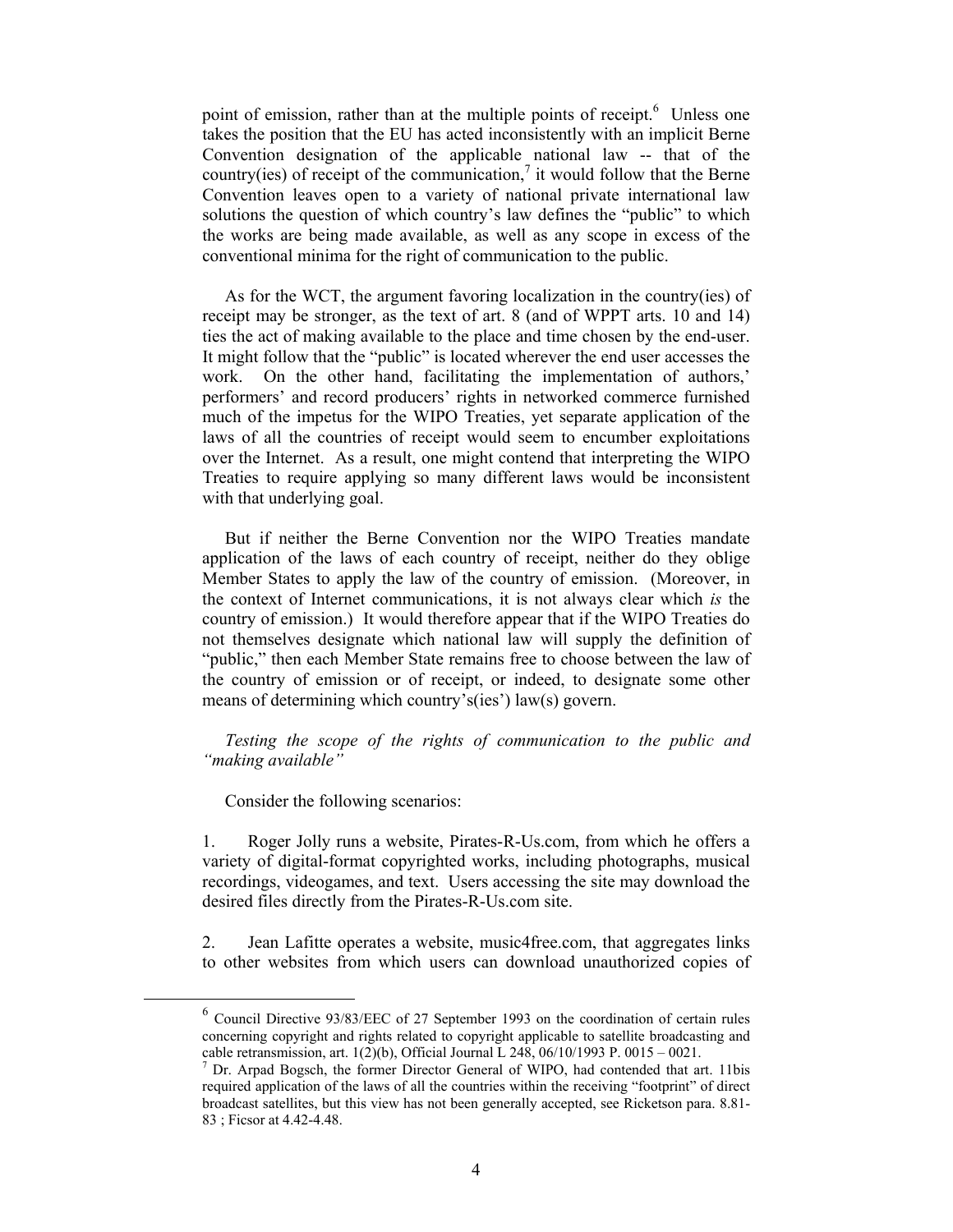recorded music. Some links are identified by the name of the music file; clicking on these links takes the user directly to another website and automatically downloads the named file from that website to the user's hard drive. Other links are identified by the names of the other websites; clicking on these sends the user to the website, from which she may elect to download a variety of files.

3. Secret-sharer.com distributes a software program, TotalShare, enabling end users to designate digital files of all kinds (text, image, sound, audiovisual) on their hard drives for other users of TotalShare to copy into their hard drives. Tracy Trader has accordingly designated files corresponding to the text and recorded reading of the  $19<sup>th</sup>$  Harry Potter book, *Harry Potter and the Never-Ending Royalty Statement*, and a collection of great outtakes from all 14 Harry Potter films to date, as well as a poster depicting in the part of Dumbledore, Russell Crowe -- the fourth actor in a role that has definitively capped the cinematographic careers of more elderly predecessors.<sup>8</sup>

4. Sir Joseph Porter KCB, having acquired the various Harry Potterrelated files from Tracy's hard drive, forwards them to a listserv consisting of his sisters and his cousins (whom he numbers by the dozens) and his aunts, as well as all practitioners of Admiralty law, and the occasional Tar.

5. Oscar, an admiralty lawyer on Sir Joseph's listserv, emails Lucinda the files he received from Sir Joseph. Lucinda keeps her digital copies, but also sends the files on to Sybilla, who in turn sends them to Clancy, and so on.

This Essay addresses the extent to which the Internet-inspired WIPO Treaties' "making available" right in fact reaches the conduct at issue in each of these scenarios. It will also consider how the same conduct would have fared under the communication to the public rights in the Berne Convention, in order to discern what the WIPO Treaties add to the prior scope of protection.

#### *1. The Pirates-R-Us website*

#### *a. "making available" under the WIPO Treaties*

The facts of this hypothetical fit squarely within the "making available" right, which, indeed, appears to have been conceived to cover

 <sup>8</sup> <sup>8</sup> This scenario reflects the facts of several recent litigations in a variety of countries; see e.g., In re Aimster Copyright Litigation, 334 F.3d 643 (7<sup>th</sup> Cir. 2003)(preliminary injunction awarded against operator of file sharing network) ; Metro-Goldwyn-Mayer Studios, Inc. v. Grokster, Ltd., 259 F.Supp.2d 1029 (C.D. Cal. 2003), *appeal pending* (maintenance of file sharing network held not to give rise to contributory or vicarious liability); Buma-Stemra v. Kazaa, (Court of Appeal Amsterdam, 28 March 2002), [2002] AMI 134 (declining to award preliminary injunction against distribution of file sharing software); Jasrac v. MMO Japan (Tokyo District Court, Jan. 29, 2003), http://www.jasrac.or.jp/ejhp/release/2003/0129.html (English-language summary) (awarding preliminary injunction against distribution of FileRogue file-sharing program).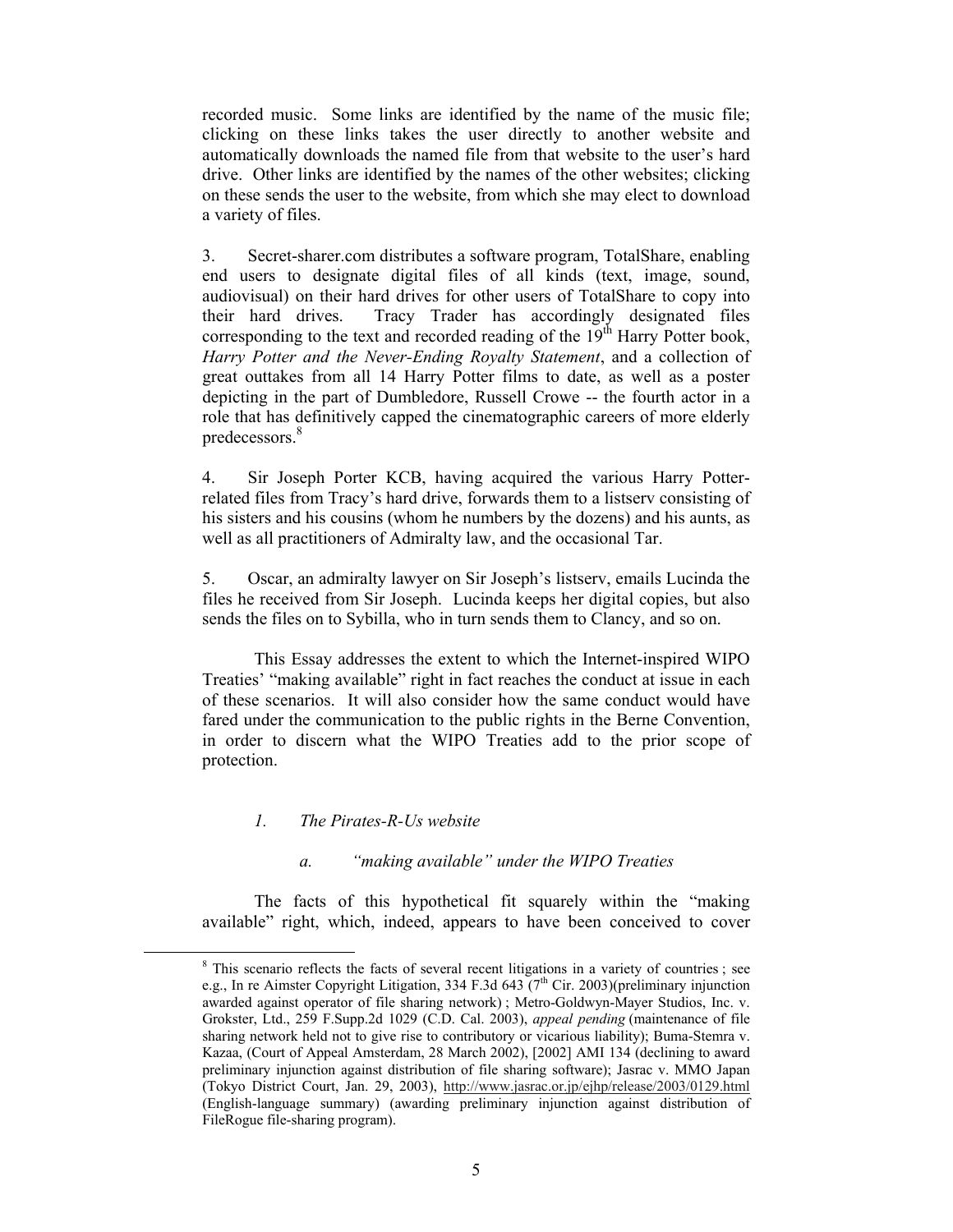exactly this kind of communication. $9$  The right applies equally to all kinds of Berne Convention-protected works, as well as to sound recordings, through the WPPT. Roger has posted all of these kinds of works on his unrestricted website so that any member of the public can access, download to a temporary or permanent storage medium, view or listen to the contents from any place (with Internet access) and at any time "individually chosen by them." Assuming the countries of emission and/or receipt have ratified the WIPO Treaties, Roger would therefore require the authorization of the copyright owners of the works his site makes available.

#### *b. "Communication to the public*" *under the Berne Convention*

By contrast, the analysis of Roger's potential violation of Berne Convention norms is considerably more complex. Because the Berne Convention does not confer a uniform communication right across all protected subject matter, and does not cover sound recordings at all, it is necessary to divide the analysis by type of communication, and by type of work. The broadest right, with respect to subject matter, does not cover all kinds of Internet-relevant communications; the broadest right, with respect to covered communications, does not extend to all types of works.

As Roger is offering the gamut of copyrighted works, we will start with the right most inclusive of subject matter, 11bis, which covers all "literary and artistic works" (but not sound recordings), and concerns broadcasting and "any other means of wireless diffusion of signs, sounds, or images." 11bis also reaches retransmissions, including by wire, effected by someone other than the original broadcaster. It does not extend to communications that originate by wire. Although wireless access to the Internet is already available, and may become increasingly widespread, most users access Roger's site by wire. The rightholders might contend that when members of the public access Roger's site, a "retransmission" will have occurred, because the placement of the works on Roger's site required an initial transmission. Even assuming, however, that posting the works to the website constitutes a transmission (a term the Berne Convention does not define), the posting will not have been a "broadcast" of the works, as required by art.  $11bis(1)(ii)$ . As a result, much of Roger's current activity will not come within the scope of art. 11bis.

 Other provisions of the Berne Convention do apply to transmissions originated by wire, but they address specific types of works: literary works adapted into cinematographic works (art.  $14(1)(ii)$ ), and cinematographic works (art. 14bis(1)). If the videogames are considered "cinematographic works" (a matter for determination by national law), then Roger's site may violate the rights of the videogame producers, as well as of the authors of any underlying literary works from which the games were adapted.

 <sup>9</sup>  $9^9$  Reinbothe & von Lewinski p. 108; Ficsor, para. 4.112-4.1115; 4.129-4.140.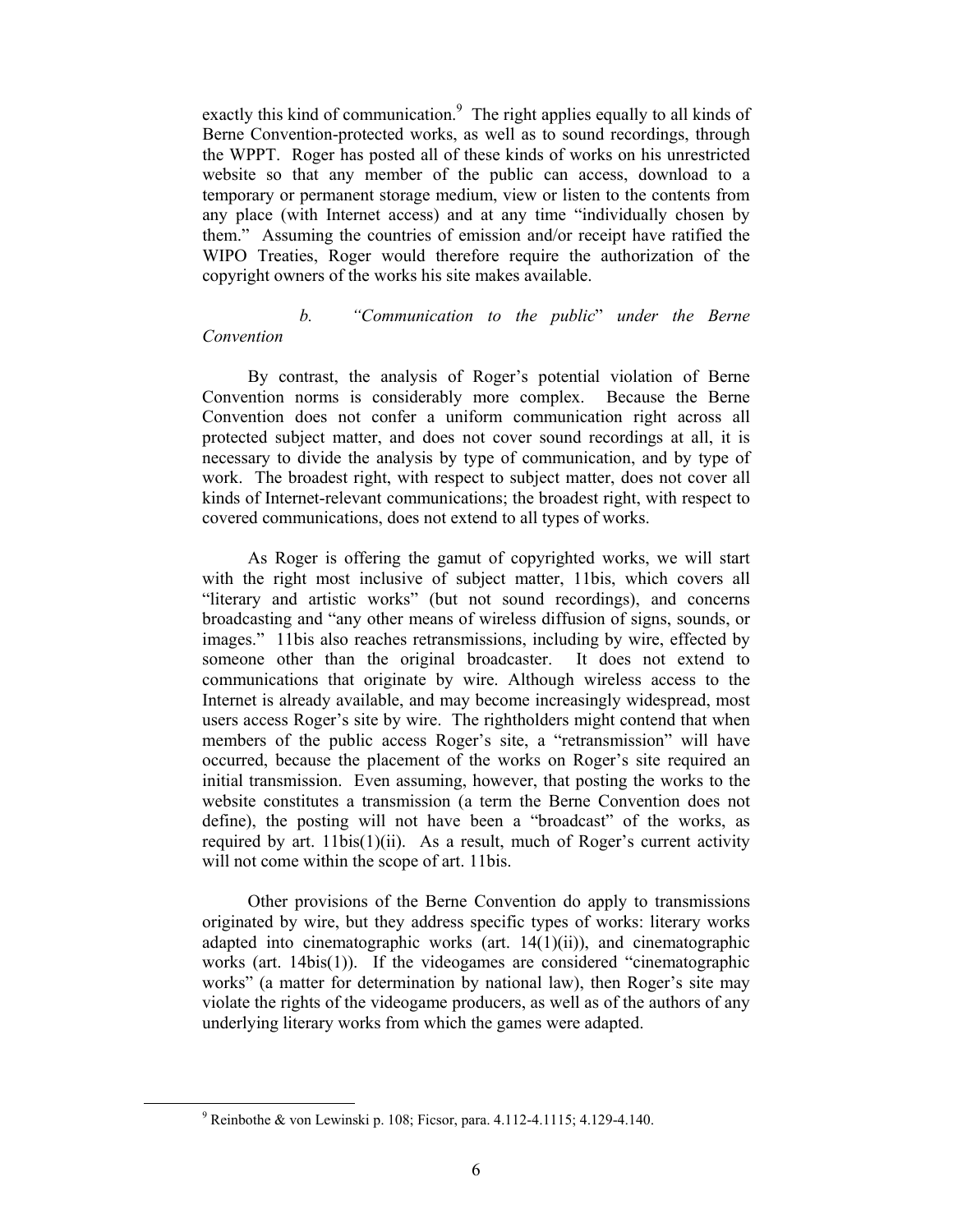Authors of dramatic, dramatico-musical or musical works, and of literary works enjoy the exclusive right of authorising the "public performance [or recitation] by any means or process" and "any communication to the public" of a performance or recitation of those works (arts. 11, 11ter). A public performance or recitation by any means or process presumably means something different from any communication of the performance or recitation to the public, or it would not have been necessary to articulate these rights separately. If "public performance" or "recitation" imply a live performance or recitation before the public, then Roger's website does not implicate those rights. By contrast, if "any communication to the public of a performance [or recitation]" includes performances and recitations that are not rendered live before a public, then the communication to the public of a sound recording of a performance of a musical composition or of a reading of a literary work (whether the recording is made live or in a studio) would invade the composer's or author's right.

But is Roger's website communicating recorded performances of musical compositions to the public? As with the "making available" right, the "public" in "communication to the public" is implicated, because anyone with Internet service can access the website. Whether there is a "communication," however, may be less clear. The French text of art. 11 provides for "public *transmission* by all means" (not "any communication"); this may in fact be limited to wired transmissions, as art. 11bis concerns wireless broadcasting, and has the effect of excluding broadcasting from the scope of art.  $11^{10}$  To the extent that Roger's site is accessed by wire, the art. 11 right may apply.

To the extent that any of the communication rights may apply, there remains the question whether the "public" to which the work is communicated must receive the work at the same time. While it is implicit in the broadcasting and retransmissions rights that the members of the receiving public may be separated in space, the Berne Convention does not specify whether they may also be separated in time. Put another way, the question is: At whose impetus, the sender's or the recipient's, must the transmission occur? Both articles 11 and 11bis address traditional "push" technologies: broadcast or wired transmissions from an originating (or retransmitting) entity to a passively receiving public. The transmitting entity selected the content and the timing of the communication; the public's choice was limited to selecting among pre-programmed communications, it did not extend to making up the programming to be received. While "*broad*casting" may imply widely sending a communication simultaneously to many potential recipients, the more open-ended language in art. 11bis covering "any other means of wireless diffusion of signs, sounds or images," as well as the broader concept of "communication to the public" in article 11, need not exclude "pull technologies" like Roger's website. Although those technologies may not have been contemplated in 1948, when the "any communication to the public right" was first introduced into article  $11$ , $^{11}$  and

<sup>&</sup>lt;sup>10</sup> See WIPO Guide, para 11.5; Ricketson para. 8.70.

<sup>&</sup>lt;sup>11</sup> See Ricketson para. 8.70.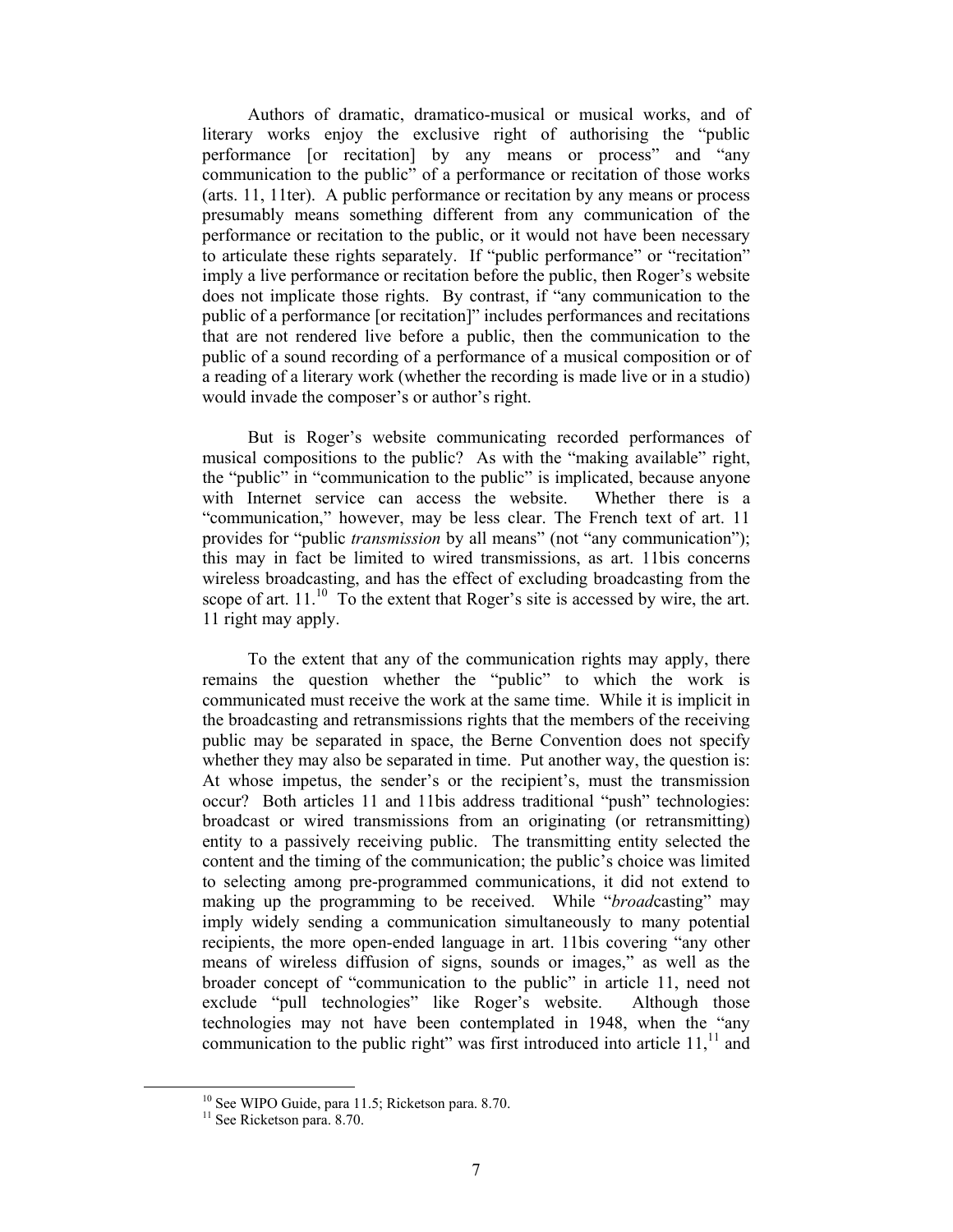the "any other means" language first appeared in article  $11 \text{bis}$ ,  $12$  nothing in the text of these articles prohibits their application to on-demand transmissions.<sup>13</sup> On the other hand, given the historical context, it may be bold to assert that these articles *oblige* Member States to classify on-demand transmissions as communications to the public.

Finally, even assuming article 11 and 11bis apply to "pull" technologies, neither reaches the wired communication (other than via third party retransmission) of the text of the literary works, and of the photographic images that Roger offers from his site. As to these works, as well as with respect to sound recordings, the Berne communication rights present significant gaps that the WIPO Treaties appear successfully to fill, at least in the archetypal case represented by the Pirates-R-Us.com website.

#### *2. Music4free.com*

#### *a. "making available" under the WIPO Treaties*

 Jean Lafitte's site does not directly send digital files of the recorded music to users who access the music4free.com site. Rather, Jean Lafitte aggregates links to other sites. In some cases, if a user clicks on a link, she will be sent to another site, and a process of automatic downloading from that site will commence. In other instances, she will be sent to another site, and will be able to browse that site, with the possibility of ultimately selecting a file to download. From the user's point of view, the experience of clicking on the first kind of link to acquire the file is the same, whether or not she knows that the file is coming from Jean Lafitte's site or from some other site; either way, she contacts the music4free.com site and receives the file without the apparent further intervention of another website operator. In the second case, the user knows she is being taken to another site, from which she may download files of recorded music. In either case, the linked-to websites are making works available to the public in the same way that Roger Jolly's site does. But, in either case, is Jean Lafitte's site, by rerouting to the other sites, also "making [the files] available" to the members of the public who contact his site?

 Art. 8 WCT (and 10 and 14 WPPT) gives authors the exclusive right of "making available to the public of their works in such a way that members of the public may access these works from a place and at a time individually chosen by them." The "place" contemplated most likely refers to the place where the member of the public is located (for example, at home, or at an

<sup>&</sup>lt;sup>12</sup> See Ricketson, para. 8.77.

<sup>&</sup>lt;sup>13</sup> The Records of the 1948 Brussels revision reveal a paticular preoccupation with the "théatrophone," a dial-up service that allowed subscribers to hear transmissions of performances over a telephone line. The Report acknowledged that the number of listeners at any given time was likely to be small, and offered this as one reason for the technology's non coverage by the article 11bis(1)(ii) broadcasting right. The Report also urged that rights over this technology not be subject to the art. 11bis(2) authorization to Member States to impose compulsory licenses. *Documents de la conférence réunie à Bruxelles*, p. 256 (Bureau internationale pour la protection des oeuvres littéraires et artistiques 1951).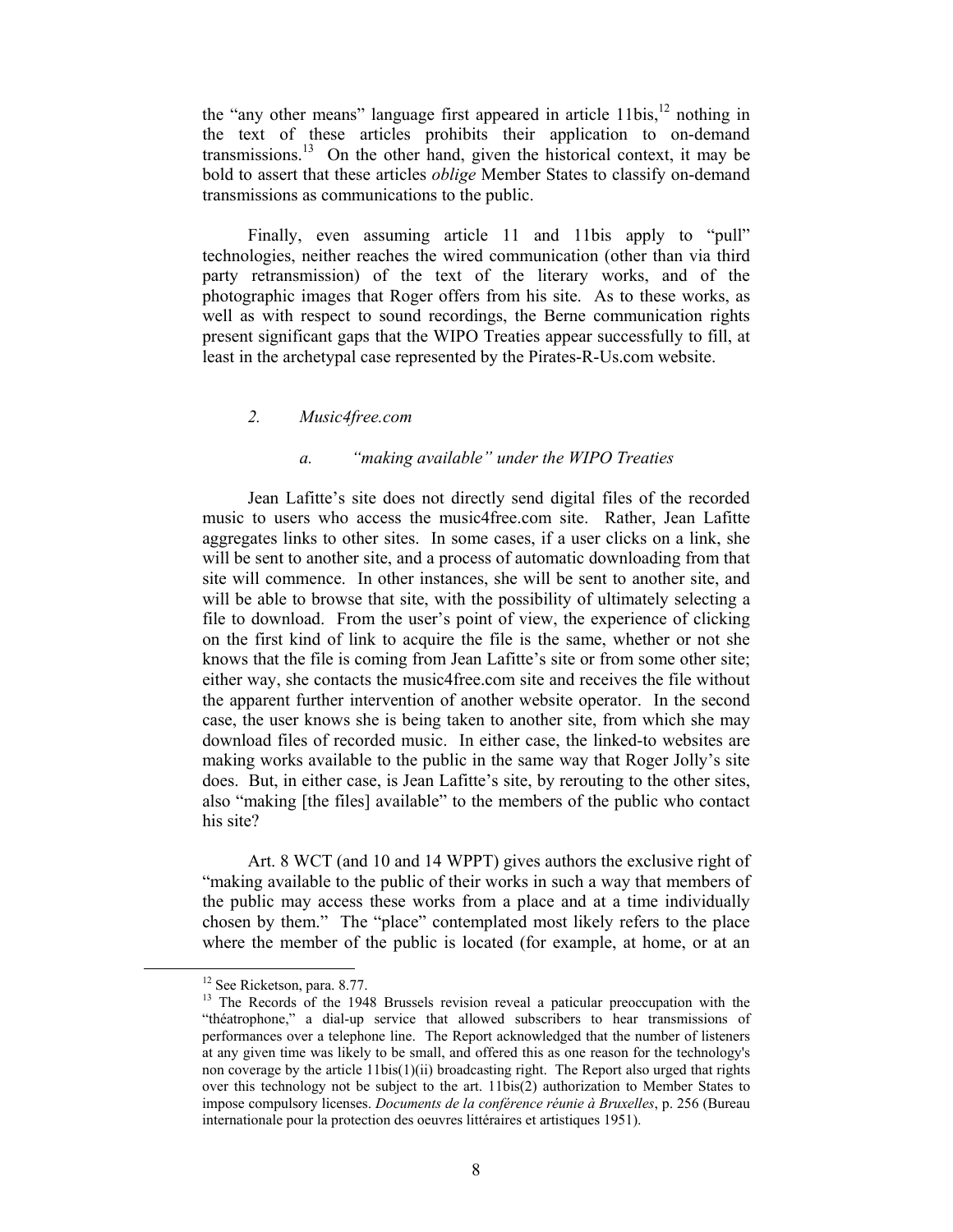Internet café). But the text might also be read to refer to the networked "place," e.g., website, that the user contacts in order to gain access to the work.<sup>14</sup> Applying that interpretation, in the second case, the connection between accessing Jean Lafitte's site and the communication of the work may be too attenuated, because the user knows that the site from which she is receiving the work is no longer music4free.com. The other site becomes the place from which the user chooses to access the work. In the first case, by contrast, the place from which the user appears to be accessing the music is the music4free.com site, which is the only site she chose. Accordingly, though the source of the communication is ultimately another site, the user's selection should control.

 Jean Lafitte might point to the Agreed Statement to WCT art. 8 (and to WPPT arts. 10 and 14): "It is understood that the mere provision of physical facilities for enabling or making a communication does not itself amount to communication within the meaning of this treaty . . ." He would contend that supplying links to other sites merely provides the means for others to make available, and does not constitute making available in its own right. But the Agreed Statement does not exempt all enabling; instead it excludes only enabling achieved solely through the provision of "physical facilities." "Physical facilities" most likely refers to the hardware infrastructure supplied by the telecommunications companies and Internet service providers who lobbied for the Agreed Statement, $15$  rather than to the digital rerouting code contained in Lafitte's website.

 Indeed, the Agreed Statement may prompt a negative inference favorable to the composers, performers and producers. If merely providing "physical facilities for *enabling* or making a communication" (emphasis supplied) does not itself constitute a communication, then other forms of enabling communications might be deemed communications in their own right.

#### *b. "Communication to the public" under the Berne Convention*

Because the only works at issue are recorded musical compositions (sound recordings being excluded), art. 11bis would cover wireless communications, and art. 11(1)(ii) would cover the wired communications, at least if one interprets the Berne Convention to cover "pull technologies." In this case, the WIPO treaties expand coverage by including sound recordings. Do the WIPO treaties also enlarge rights vis à vis the Berne Convention, other than expressly covering transmissions initiated by recipients? There will be a further difference in coverage between the Berne Convention and the WIPO Treaties to the extent that enabling a third party to communicate a work is itself a communication of that work to the public within the meaning

<sup>&</sup>lt;sup>14</sup> Nothing in the Records of the Diplomatic Conference, *supra* note 1, indicates that the language "from a place and at a time individually chosen by them" received special attention, apart from general endorsement of its adaptability to digital communications.

See Ficsor at para. C8.24 (on lobbying); Reinbothe & von Lewinski p. 112 (on infrastructure).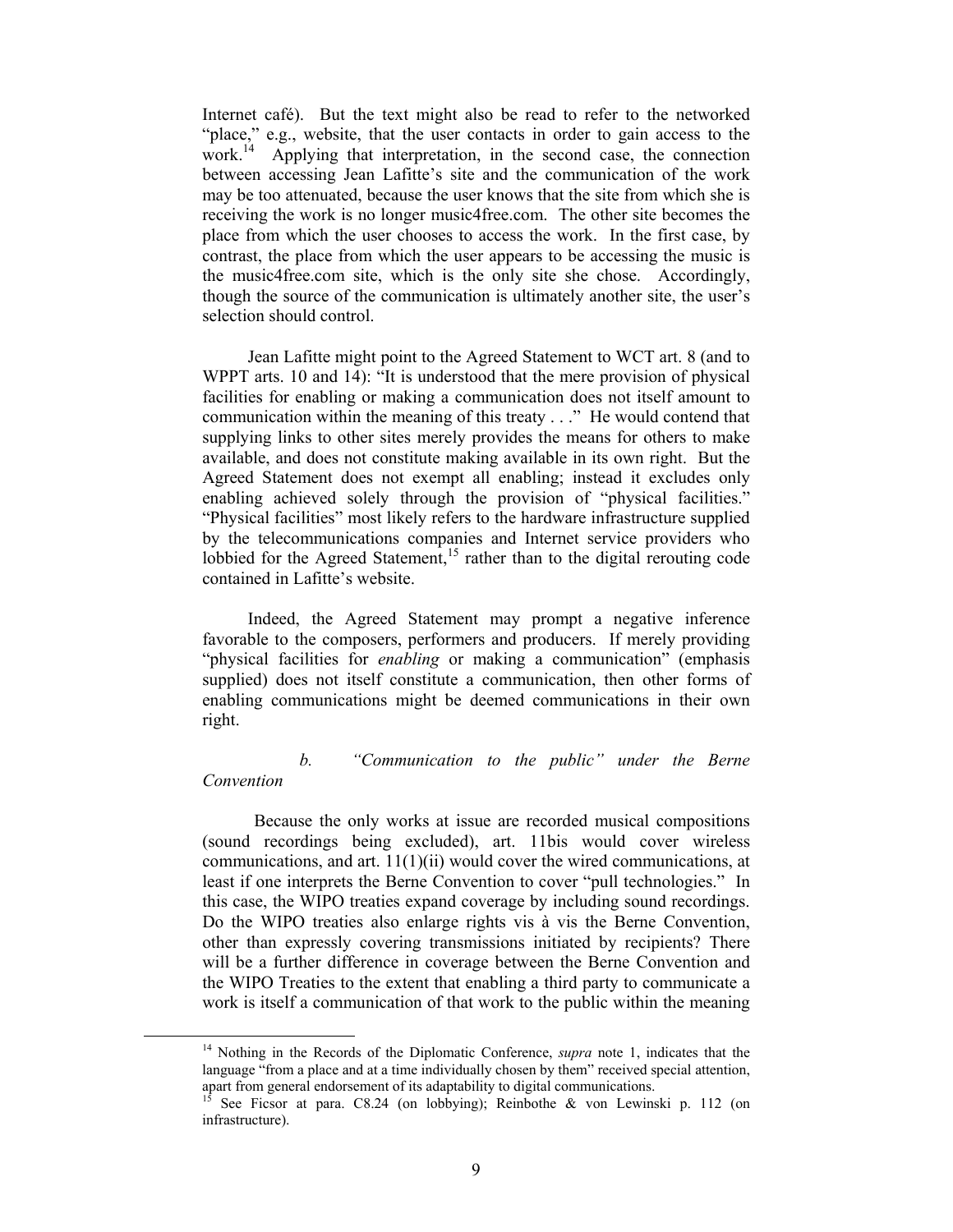of the WIPO Treaties, but not of the Berne Convention. The Berne Convention lacks the textual support the WIPO Treaties lend to the argument for inclusion of at least some facilitators. As a result, the characterization of facilitators as "communicators" will be a matter of national law application of Berne Convention norms.

#### *3. Tracy Trader/Secret-Sharer.com*

### *a. "making available" under the WIPO Treaties*

By opening her hard drive to all TotalShare-equipped users who seek to acquire the music and other files that Tracy "shares," Tracy is making these files available to the public, within the meaning of the WIPO Treaties. The WIPO Treaties make clear that an act of communication to the public through "making available" occurs when the work is "accessed" by members of the public. Accordingly, it should not matter whether the access occurs from websites or hard drives; whether the files reside on a website or on an open hard drive, they are equally available for accessing. TotalShare users would be considered "the public" because any member of the public may acquire and use the file-sharing software; its dissemination is neither limited nor private. This leaves open the question whether users of a file-sharing program whose circulation was restricted to family members or friends would also be considered "the public."

A distinct, and difficult, question concerns Secret-Sharer.com. This company makes its own software available to the public, but by doing so, does it also make the files on Tracy's (and other users') computer available to the public? Secret-Sharer.com makes it possible for Tracy and others to engage in the act of making available, but its facilitation is far more indirect than Jean Lafitte's. Where, at least with respect to the automatically downloaded files, Jean Lafitte's site identified *specific* works to be made available, the TotalShare program allows end users to acquire *any and all* files that participants designate as available for file-sharing. Copyright and neighboring rights owners might urge the negative inference from the Agreed Statement, as Secret-sharer.com is providing digital, not physical, facilities for enabling communications to the public. But here the argument may prove too much, particularly as it is uncoupled from the contention made with respect to music4free.com, that the user had chosen that website as the source for the particular works made available. In Secret-sharer.com's case, the user chooses the site to acquire the *means* to access works, but not to acquire the *works* themselves. For that, the user turns to other users' hard drives. It would therefore appear that it is up to Member States to determine the circumstances under which those who supply the means of making available are also deemed participants in those acts.

#### *b. "Communication to the public" under the Berne Convention*

Even assuming the Berne Convention applies to "pull technologies." the subject matter limitations of the disparate Berne communication rights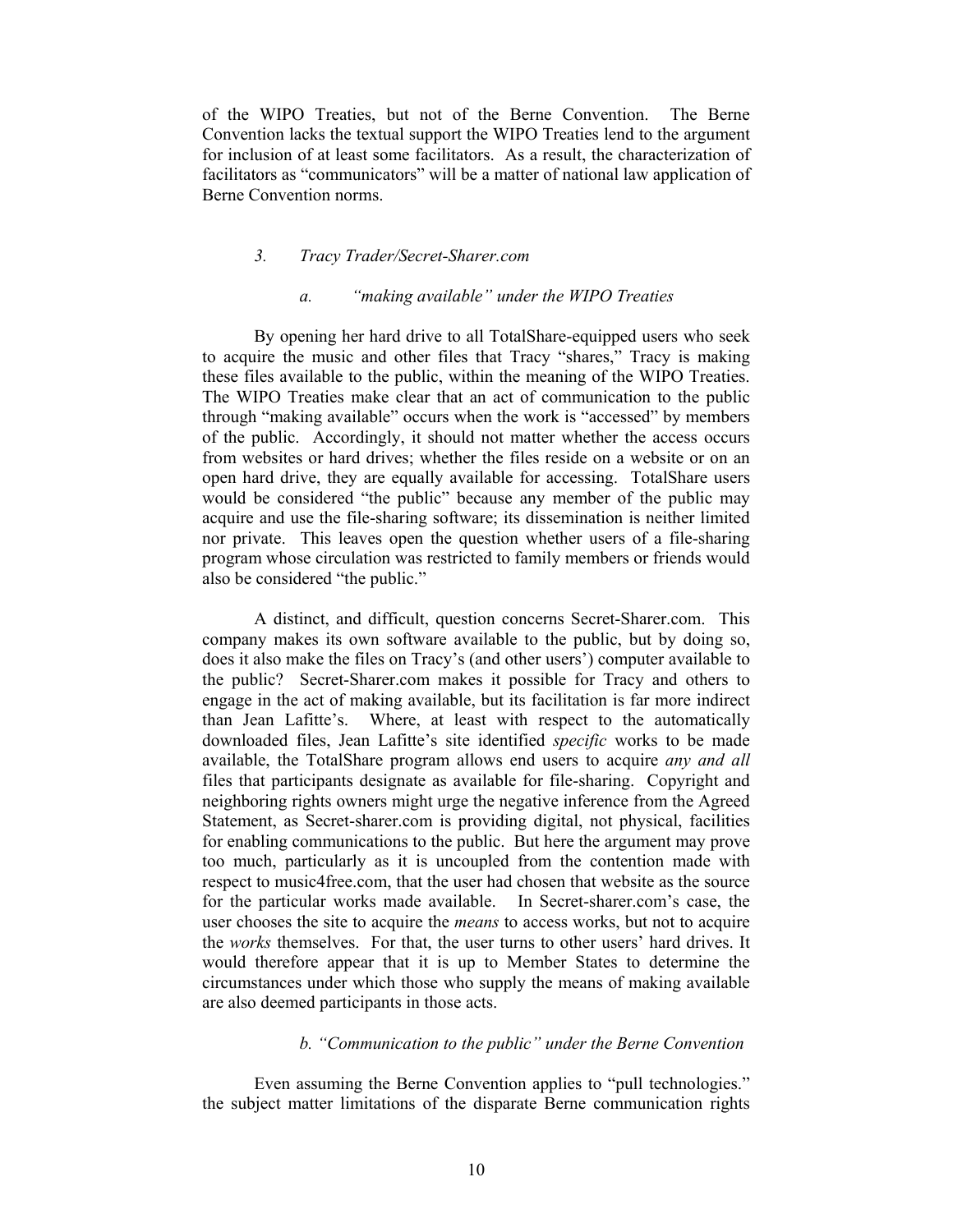result in much more spotty coverage than the WIPO Treaties afford. While the wired communication of *Harry Potter and the Never-Ending Royalty Statement* in digital book form would not be covered, Berne Convention articles  $11 \text{ter}(1)(ii)$  and  $14(1)(ii)$  would protect the literary work to the extent of its incorporation in the recorded readings and of its adaptation into the film clips that Tracy also "trades." The poster would be covered only with respect to those users who access Tracy's hard drive through a wireless Internet connection (art. 11bis(1)(i), applicable to all the works that Tracy trades), but the film clips would be protected against both wireless and wired access (art.  $14bis(1)$ ).

#### *4. Sir Joseph Porter KCB*

 Because Sir Joseph Porter has sent the Harry Potter files to a list serve, the communication may be of the traditional "push" variety, covered by the general communication to the public right, rather than by the specific making available right. The "making available" right might imply that members of the public have selected the works they "pull" from the person or entity who makes them available.<sup>16</sup> On the other hand, Sir Joseph's correspondents decide whether or not to open the files that Sir Joseph unilaterally sent them, so that the ultimate act of "access" is at a time and from a place (understood as meaning the user's location, rather than the original location of the file) chosen by the user. $17$ 

Even if the sending to the list serve were not deemed a "making available," it would be a "communication" (whether the communication is "to the public" remains to be determined) within the scope of the WIPO Treaties, because, unlike the Berne Convention, the WIPO Treaties extend the general communication to the public right to all categories of protected works. (The analysis of Berne Convention coverage of the works Sir Joseph sends to the listserv would be the same as that regarding Tracy Trader's file sharing.)

As for whether Sir Joseph's communication or making available is "to the public" under either the WIPO Treaties or the Berne Convention, it is possible that the treaties assume a traditional "family circle" limitation on the concept of "the public," even though they do not define the latter term. An aggressively generous interpretation of "family circle" might include the sisters and the cousins whom Sir Joseph numbers by the dozens, not to mention the aunts. But, even in the absence of a treaty definition of "public," Sir Joseph has probably gone too far, for he has included the entire Admiralty bar, as well as the occasional Tar. At this point, he has exceeded even an enlarged family circle (fraternal feelings among admiralty lawyers notwithstanding), and has encompassed a substantial number of unrelated persons. The larger the group of selected recipients, the more likely the

 <sup>16</sup> See Reinbothe & von Lewinski p. 109.

<sup>&</sup>lt;sup>17</sup> For that reason, Reinbothe & von Lewinski conclude, at p. 110, that "there is no difference between the situations involving 'push technology' . . . and . . . comparable situations involving the 'pull technology'  $\ldots$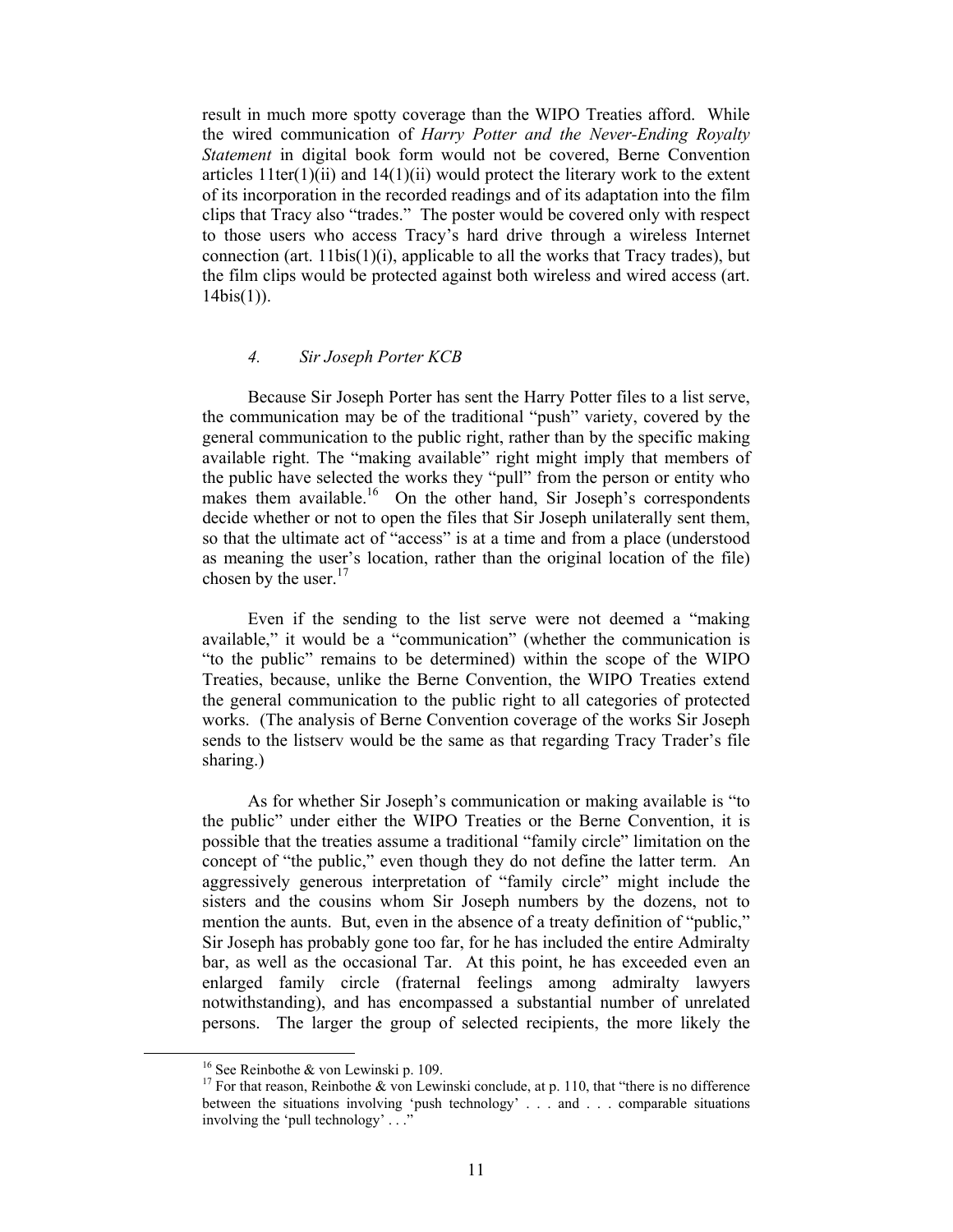communication is to diminish the effectiveness of the author's protection called for by the Preamble of the WCT, $^{18}$  and to impinge on the author's exercise of her "exclusive" rights.<sup>19</sup>

#### *5. Oscar and Lucinda . . .and Sybilla . . .and Clancy . . .and . . .*

While many individuals may ultimately receive the Harry Potter files, each communication is personal, point-to-point and *seriatim*. Despite the absence of a treaty definition of "public," it is unlikely that any Member State would find support in either the Berne Convention or the WIPO Treaties for extension of the making available or communication rights to these individualized transmissions.

#### *Conclusion*

Some of the WIPO Treaties' provisions may fairly be deemed to reaffirm the scope of rights already present in the Berne Convention, while others clearly add new protections to the range of minimum rights. The WIPO Treaties have significantly expanded the subject matter coverage of the Berne Convention's communication to the public right, filling in the kinds of blank spots that this Essay's analysis has exposed. The WIPO Treaties have also eliminated the disparate treatment of wired and wireless transmissions. The core concept of "making available," however, can fairly be called neither a reaffirmation nor a novelty, for it resolves an ambiguity as to whether the old communication to the public rights accommodated or excluded "pull technologies." This Essay has concluded that if Berne did not mandate the inclusion of recipient-initiated transmissions, neither did it preclude them. The right may have been incipient, but there was sufficient uncertainty to leave room for Member State interpretation. As a result, it is appropriate to mark the "making available" right as a clarification. The text of article 8 of the WCT lends further support to this view of the communication to the public right because it encompasses the "making available" right within the general exclusive right of communication to the public.<sup>20</sup>

If the making available right clarifies a prior ambiguity, then those Berne Member States who are not WCT/WPPT members, and had previously limited the application of the Berne communication rights to "push" technologies, need not now implement a making available right. On the other hand, when any of these countries join the WIPO Copyright Treaties, they will be obliged to implement the "making available" right as a full exclusive right. Those non-WCT/WPPT Berne members who had interpreted the

 <sup>18</sup> See Reinbothe & von Lewinski p. 111.

<sup>&</sup>lt;sup>19</sup> See Ricketson para.8.71.

<sup>&</sup>lt;sup>20</sup> See WCT art.  $\dot{8}$ : " . . . the exclusive right of authorizing any communication to the public of their works, by wire or wireless means*, including* the making available to the public . . ." (emphasis supplied); Reinbothe & Von Lewinski at 103 ("the making available right was considered to be an aspect of the communication right.")